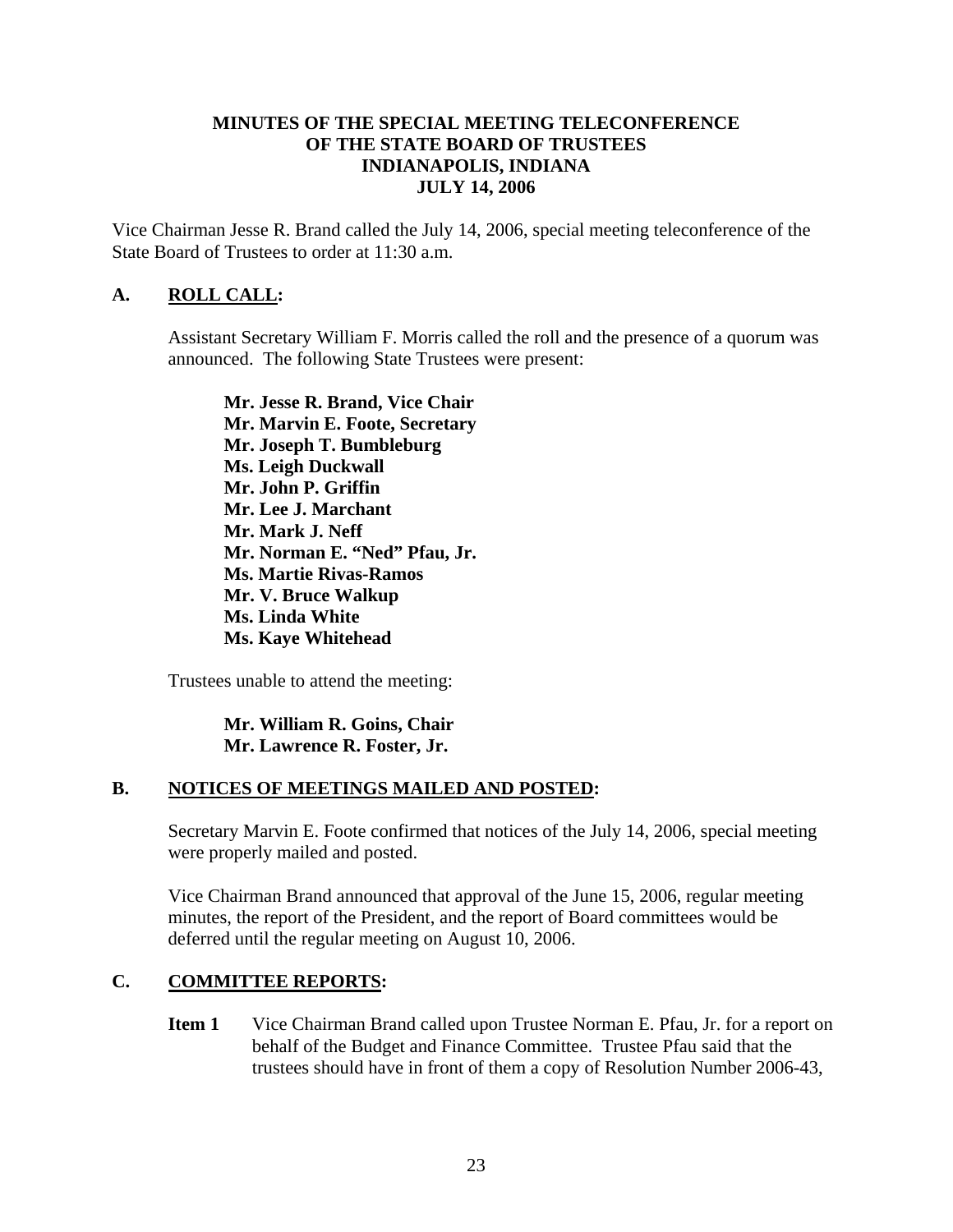and he asked Bob Holmes, Vice President for Finance and Treasurer, to provide a brief overview of the documents that were distributed. Vice President Holmes explained that for the past few weeks, Ivy Tech Community College has been preparing the College's 2007-09 biennial operating budget request. The original instructions came in on March 10 and were issued jointly by the State Budget Director and the Commissioner for Higher Education. Ivy Tech is required to submit the preliminary budget figures electronically today, with the final bound budget request document due on August 1. This project was a team effort as staff from finance, academic affairs, human resources, institutional research, and financial aid all had a part in putting this overall document together. The chancellors have had the opportunity to provide input as well, and on behalf of the administrative staff, Vice President Holmes said he was pleased to present this biennial budget request to the trustees. He explained that, according to the submission guidelines, the state only wants to look at state appropriations and student fees. They will not take into account federal research grants, auxiliary enterprises like bookstores or hospitals, athletic department fees for those institutions that have intercollegiate athletics; the submissions are limited to state appropriations and student fees. Ivy Tech's budget starting point is \$260 million, and roughly \$145 to \$150 comes to the College from the state with the remainder coming from student fees. The College is requesting, as are all Indiana higher education institutions, a three percent increase in inflation. Each of the institutions met with budget agency representatives and higher education commission representatives and agreed that this is a reasonable request; however, that does not mean that we will get it. The state has a formula for funding enrollment growth or for taking funding away if enrollment is lost. With that formula, Ivy Tech has earned roughly \$12.5 million for enrollment growth, and we are asking for that in this budget. During the biennial budget we are now in, 2005-07, the state funded 90 percent of the enrollment change which shorted us by about \$3 million, but it was all they could afford at the time. We are requesting that \$3 million in this 2007-09 budget. Another adjustment category is the plant expansion adjustment to cover new leases as well as operating costs for new facilities that are under construction, which totals about \$1.5 million for 2007-08. The quality improvement area is another area within the budget that the state allows each university or college to request improvements. Ivy Tech is requesting a total of \$5 million, which Dr. Marnia Kennon will explain later. Adding all of these requests together, the total budget request is about \$290 million, which is a \$30 million increase from our starting point. That equals an 11.5 percent increase on the expenditure side. However, because we are only asking for a three percent increase in student fees, the request for state appropriations is larger than the 11.5 percent expenditure increase. The final student fees decision will be made next spring after the General Assembly has acted, but our biennial budget estimate historically has followed the inflation estimate, which is three percent for this biennia. The \$290 million would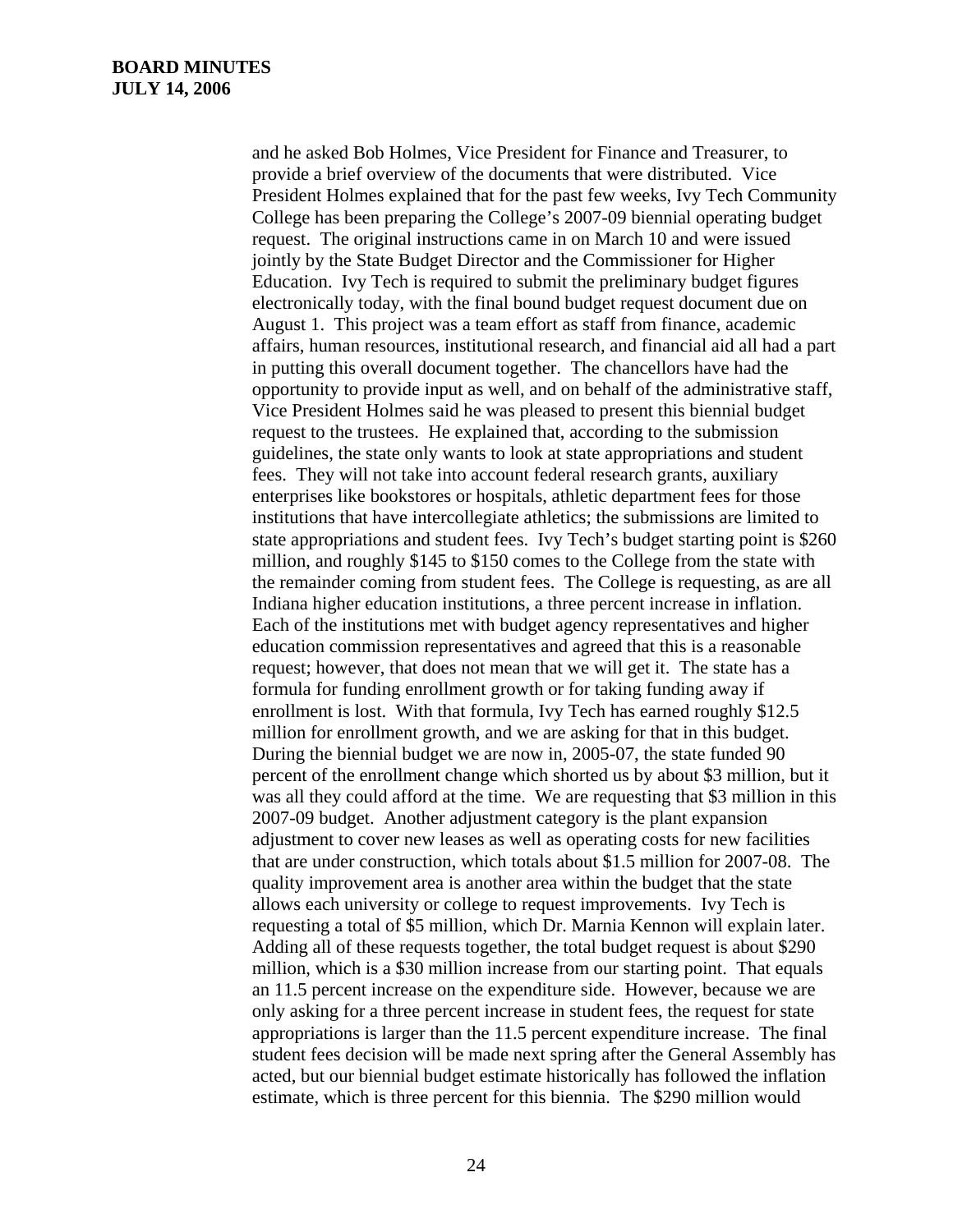become our starting point for 2008-09. Again, we requested three percent inflation, which amounts to \$8 million. The enrollment change funding is requested in the first year of the biennium; it would continue in the second year, but would not be an additional increase. We are asking for about \$1.1 million more for plant expansion for new leases and the operating costs of the new facilities that are coming online, and an additional \$5 million of quality improvement, for a grand total of \$304 million. The increase in the second year is \$14 million. Vice President Holmes also explained that colleges and universities have what are called "line item budget requests" which are projects of special legislative interests with a purpose broader than a simple university setting. About five years ago, Ivy Tech had its first one—the workforce certification initiative. Last year, the legislature transferred money for the Valparaiso nursing partnership that had previously been in Purdue Northcentral's budget to Ivy Tech when Purdue Northcentral got out of the associate degree nursing business. The Fort Wayne public safety building lease of \$1 million is simply a pass through amount that was part of our capital appropriation last time. The legislature made Ivy Tech the preliminary recipient, then it is passed on to the city of Fort Wayne for the development of the new public safety building that we are leasing space in. The Fast Track to College request is in response to a bill that was adopted last year by the General Assembly to try to improve K-12 education. Reviewing the quality improvement items in the budget, Dr. Kennon said the first item is to provide 100 new full-time faculty for new and expanding programs during the biennium. We currently have 943 faculty, so this would put us near 1,100 faculty, which is still not a lot of full-time faculty for an institution that enrolls over 100,000 students a year. This will allow us to expand programs, typically health programs, that cannot grow now because of lack of faculty; and to implement new programs for education programs, pre-engineering, and engineering technology, which are all high demand programs within the state. The second quality improvement item we are requesting is to provide 70 additional full-time faculty in our remedial and developmental programs. We serve a number of under-prepared students who come to the college; that is the nature of a community college and open admissions college. We also recognize that there are problems with literacy levels in the workforce, so we need more full-time faculty to provide leadership in curriculum development and instruction at the campuses and also to be able to take what we are doing in workforce literacy out into the workplace. Those items total \$5 million a year. The last item for the Board's attention is a line item appropriation to support the Fast Track to College and Double Up for College. This is a new responsibility that has specifically been given to Ivy Tech by the legislature to help the state deal with the problems that we and other states are experiencing with people not completing high school. Using our existing courses, we are able to award high school diplomas to students who come to Ivy Tech, but we think the dropout problem is beyond what our existing courses can provide. We are asking for a significant amount of money to provide a new type of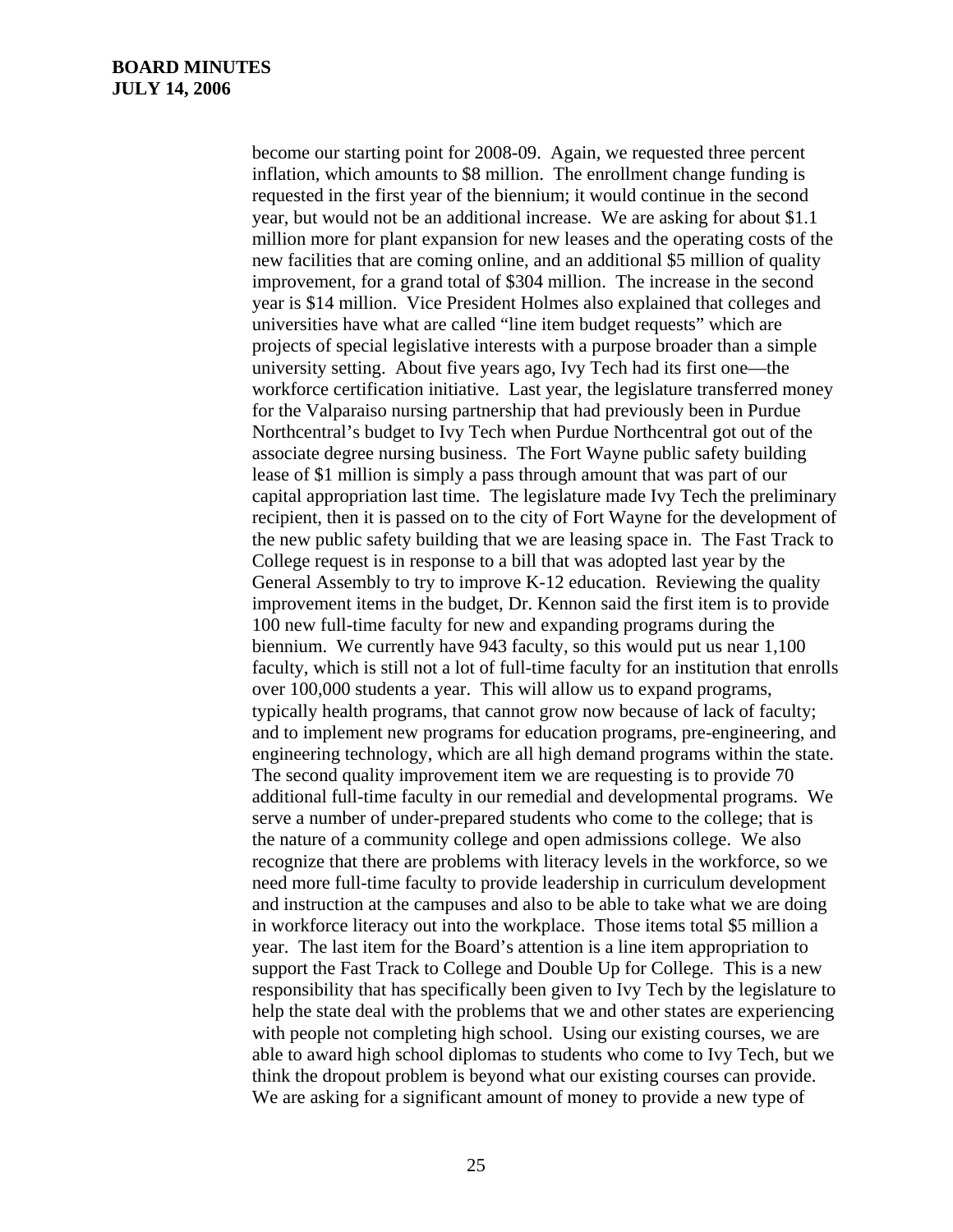service for this new mission for the College that would allow us to reach out to students who are truly in danger of not completing high school. Fourteen million dollars in the second year of the biennium would be earmarked for the new services, thereby ensuring that no money would be taken away from the services we are providing to our current students. Vice President Holmes said that the deadline to electronically submit the summary of the budget to the state is this afternoon, and we are to submit the actual bound biennial budget no later than July 31. On October 13, we make a presentation to the Commission for Higher Education about the biennial budget, both operating and capital. Some time after that, probably in November, we will make a similar presentation to the state budget committee. The General Assembly will start in early January; we will make a presentation to Ways and Means probably in February; Ways and Means will take action at the end of February, and the House will take their action in March; then it goes to the Senate, and will probably go to conference committee in early to mid April with hopes that an agreement is made prior to April 30, 2007. The new budget would take effect on July 1, 2007. Vice President Holmes said that updates would be provided to the trustees during the process. Trustee Pfau moved for approval of **Resolution Number 2006-43, Ratification of the Biennial Legislative Budget Request for Operating Funds Submitted to the Indiana General Assembly**. Trustee Foote seconded the motion, and the motion carried unanimously.

Vice President Holmes thanked the trustees on behalf of all of the staff who worked on this project for their support.

## **D. OLD BUSINESS:**

Vice Chairman Brand called for old business.

- Trustee Walkup suggested that Vice President Holmes provide a brief overview of the budget for the newly appointed trustees. President Lamkin said he planned on having more meetings with the four new trustees in August about this and other topics.
- Referring to the 2005-06 State Board Committee Assignments that were recently distributed on behalf of Chairman Goins, Trustee Neff asked if he was in fact to serve on two Board committees. President Lamkin said that was affirmative.

### **E. NEW BUSINESS:**

Vice Chairman Brand called for new business, and there was none.